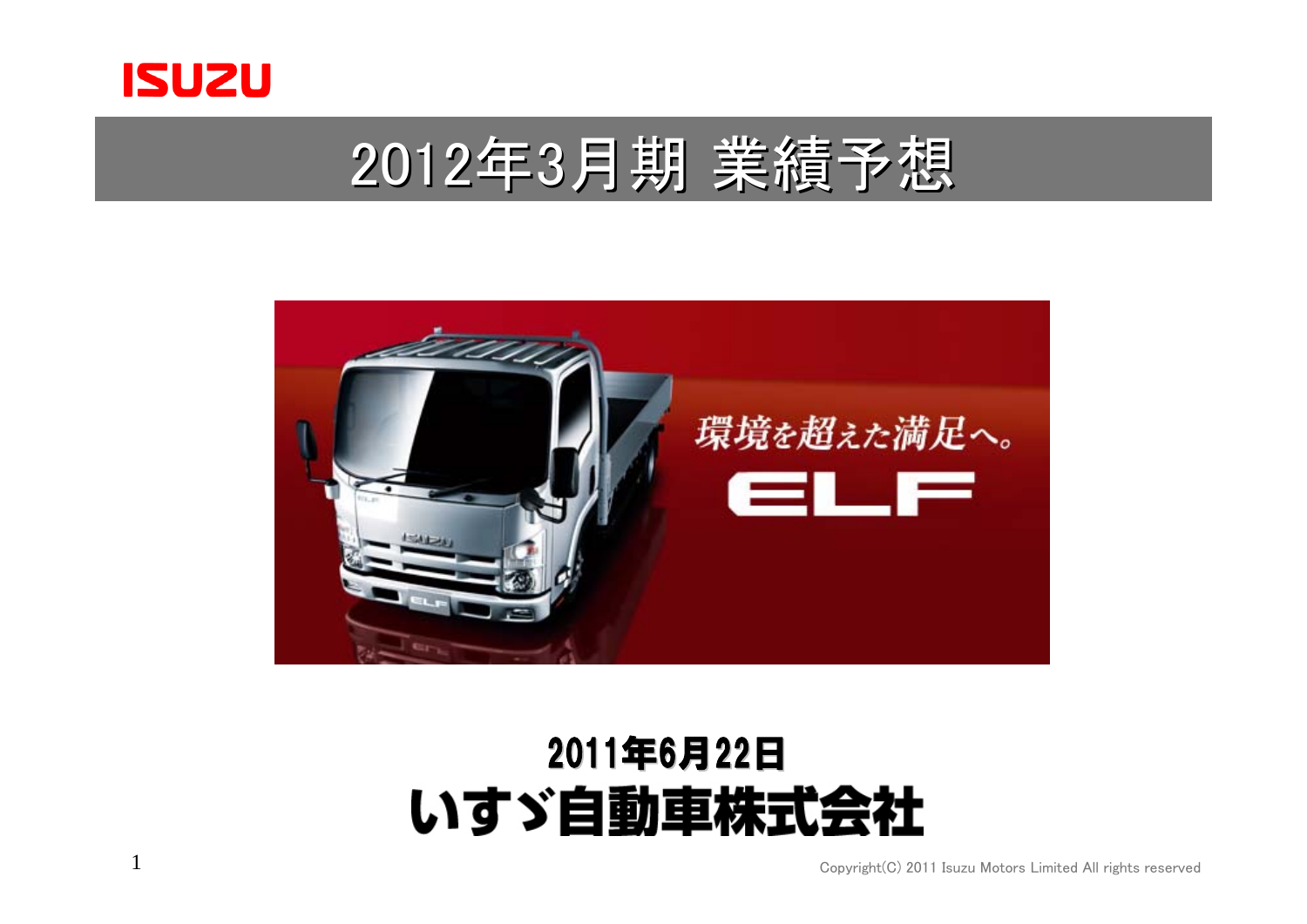

コンテンツ

### Ⅰ.事業状況

### Ⅱ. 2012年3月期業績予想

本資料における記述のうち、過去又は現在の事実に関するものを除いては、現時点で入手可能な情報に鑑みてなさ れた当社の仮定及び判断に基づくものです。

従いまして、かかる仮定及び判断に含まれる不確定要素や将来の経済環境の変化などを含む種々の要因によって 影響を受ける可能性があり、ゆえに、当社の将来の業績、経営結果等と異なる結果をもたらす可能性があります。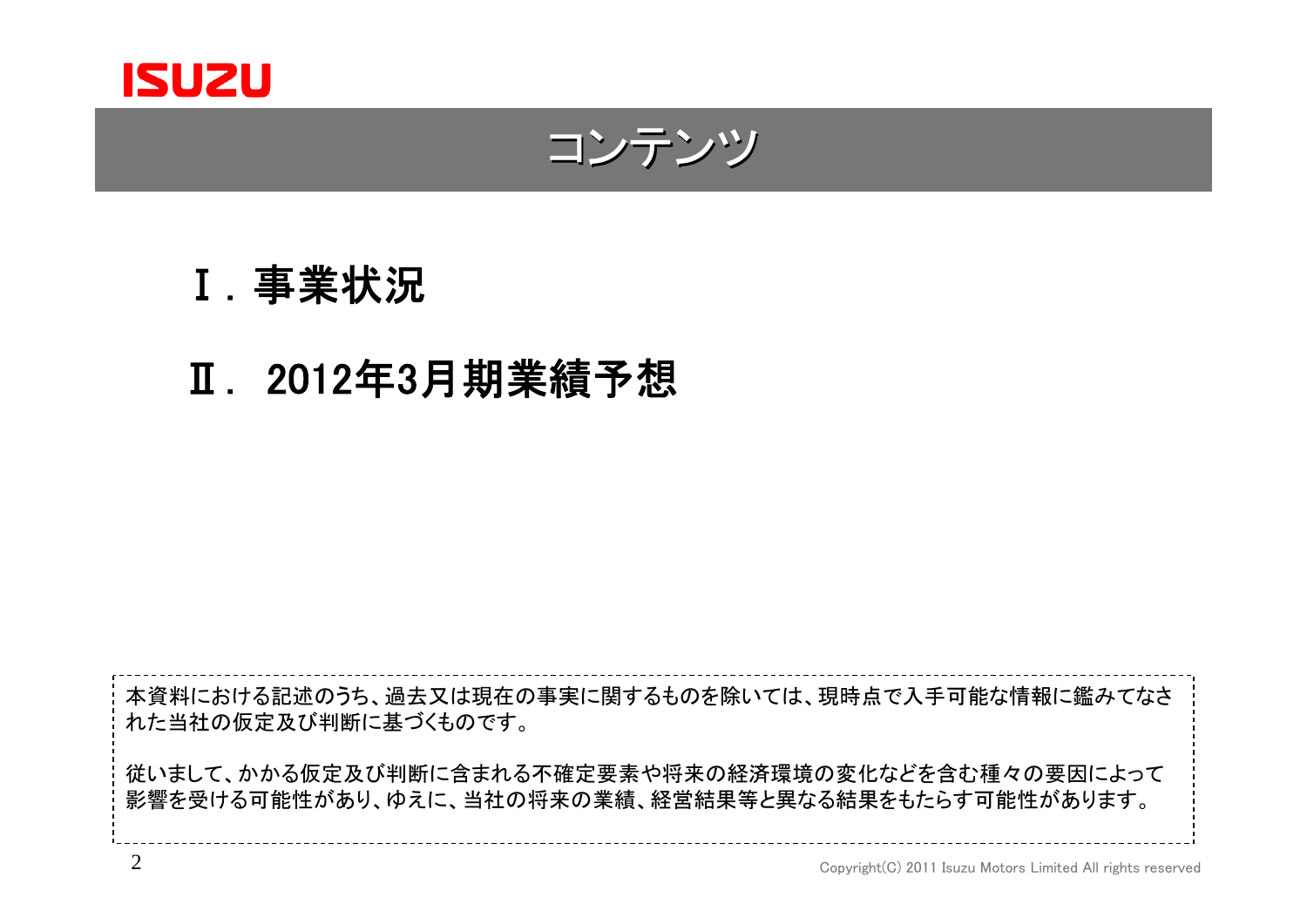

## Ⅰ.事業状況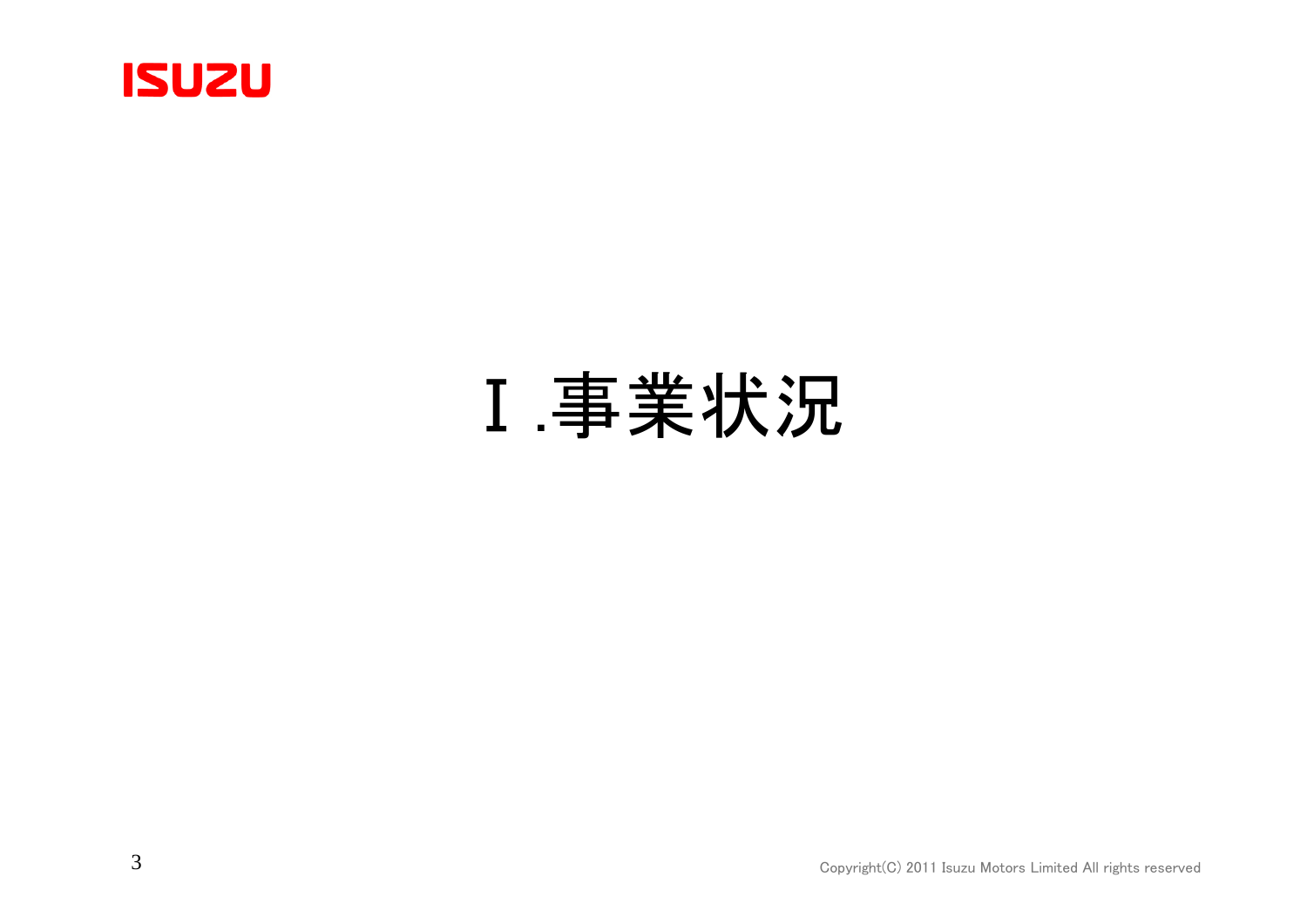

#### CV/LCV出荷台数推移 - 完成車およびKDセット他:千台 -

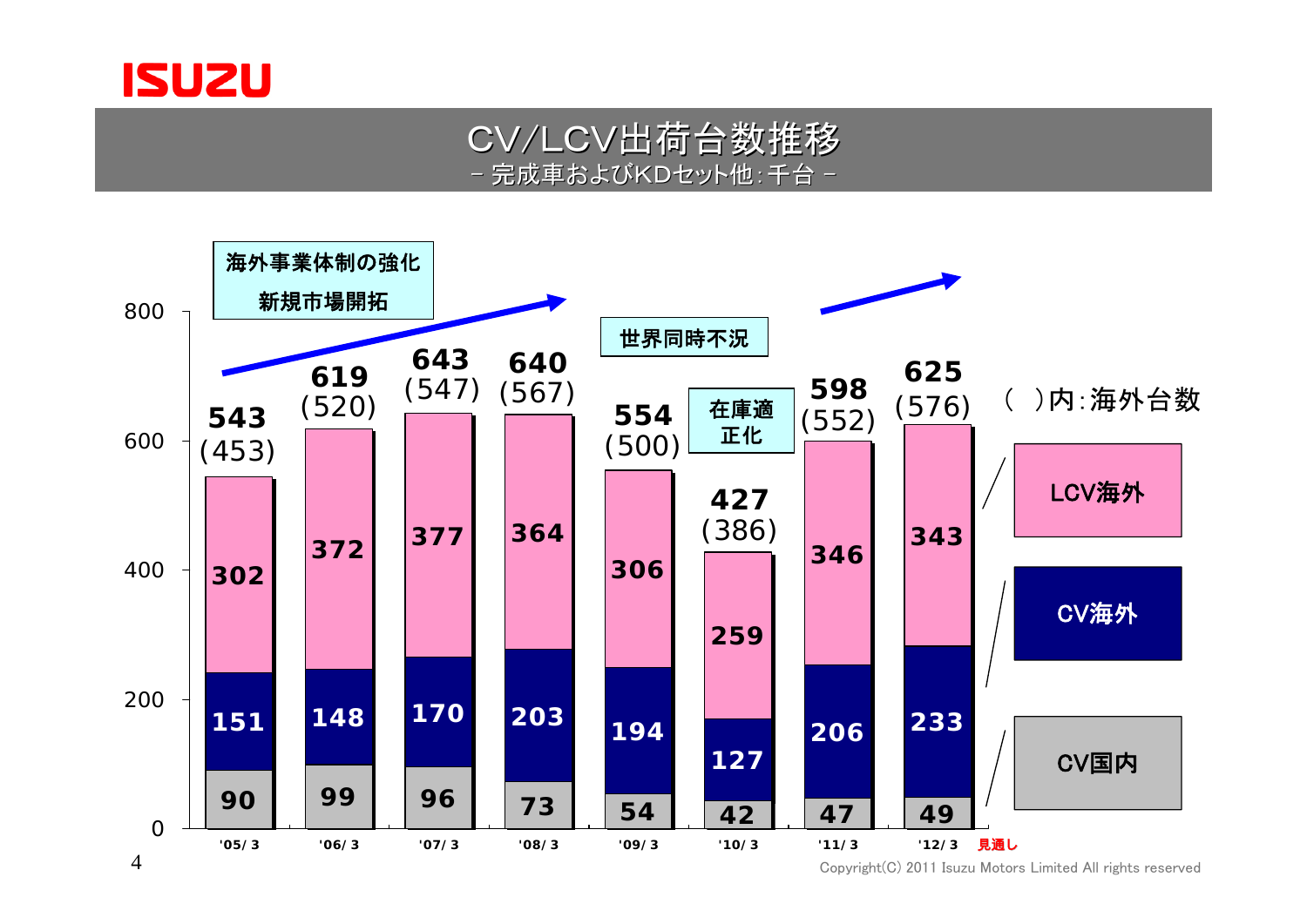

#### CV 地域別出荷推移 地域別出荷推移 完成車およびKDセット他:千台 -

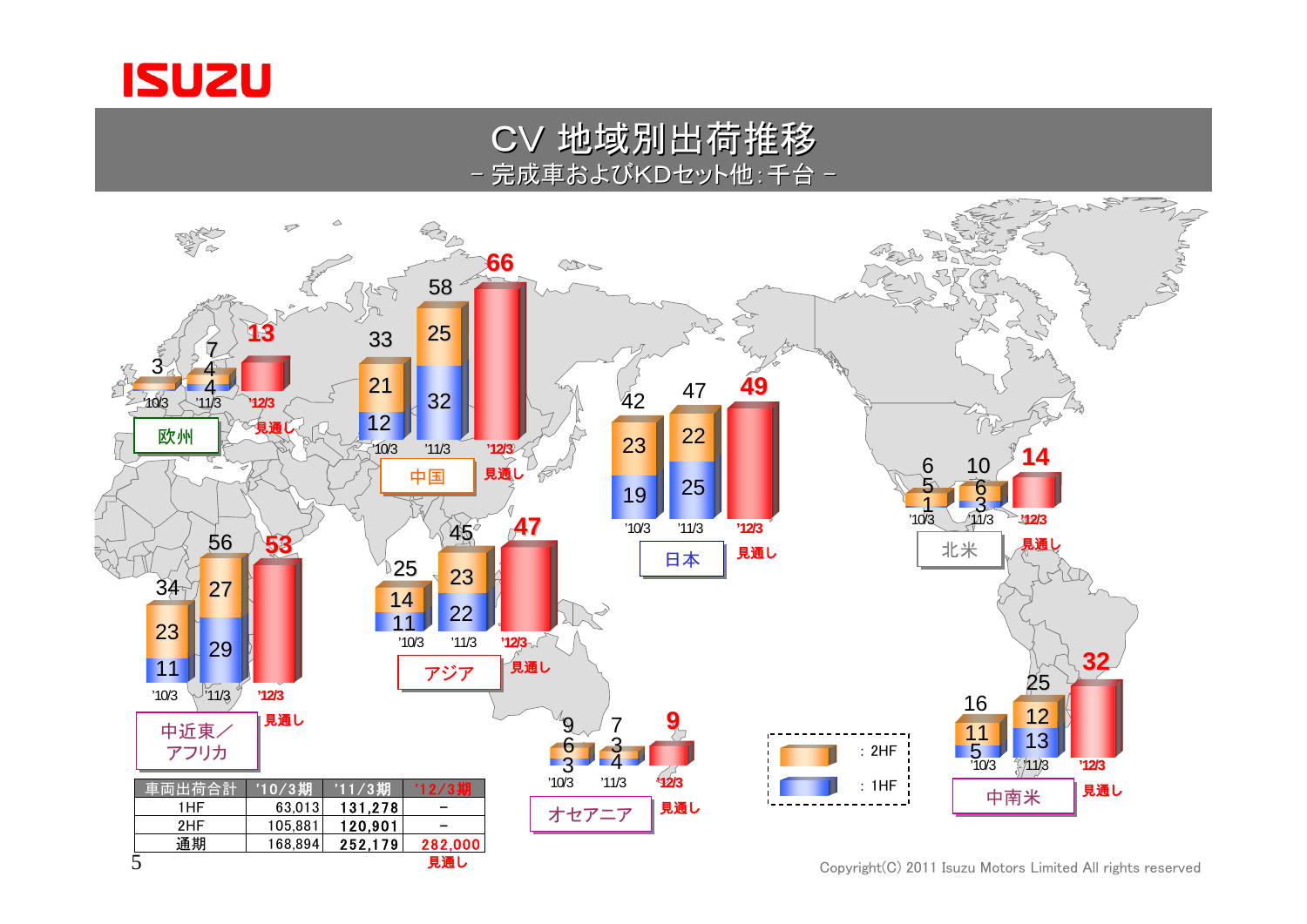

#### LCV 地域別出荷推移 - 完成車およびKDセット他:千台 -

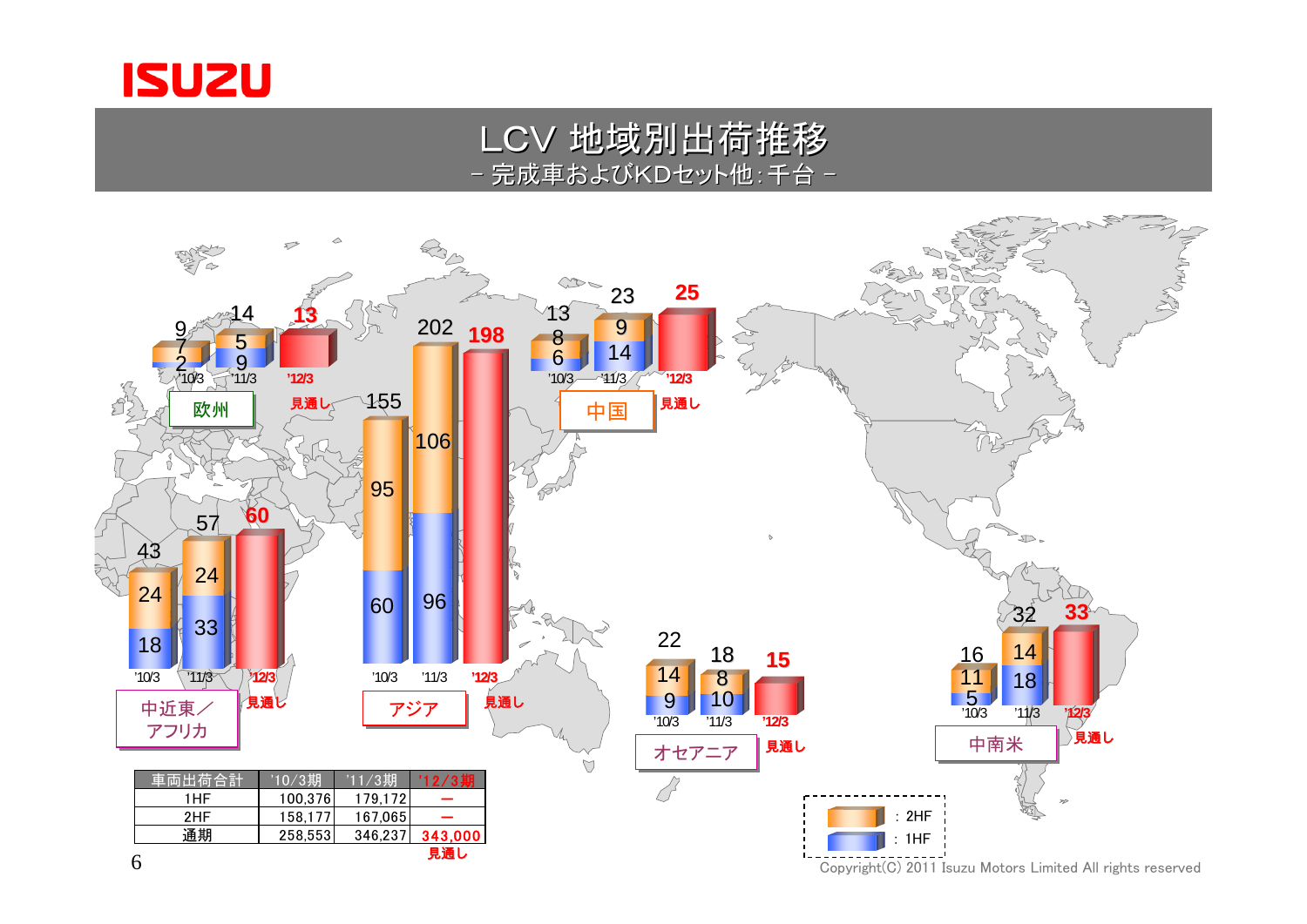





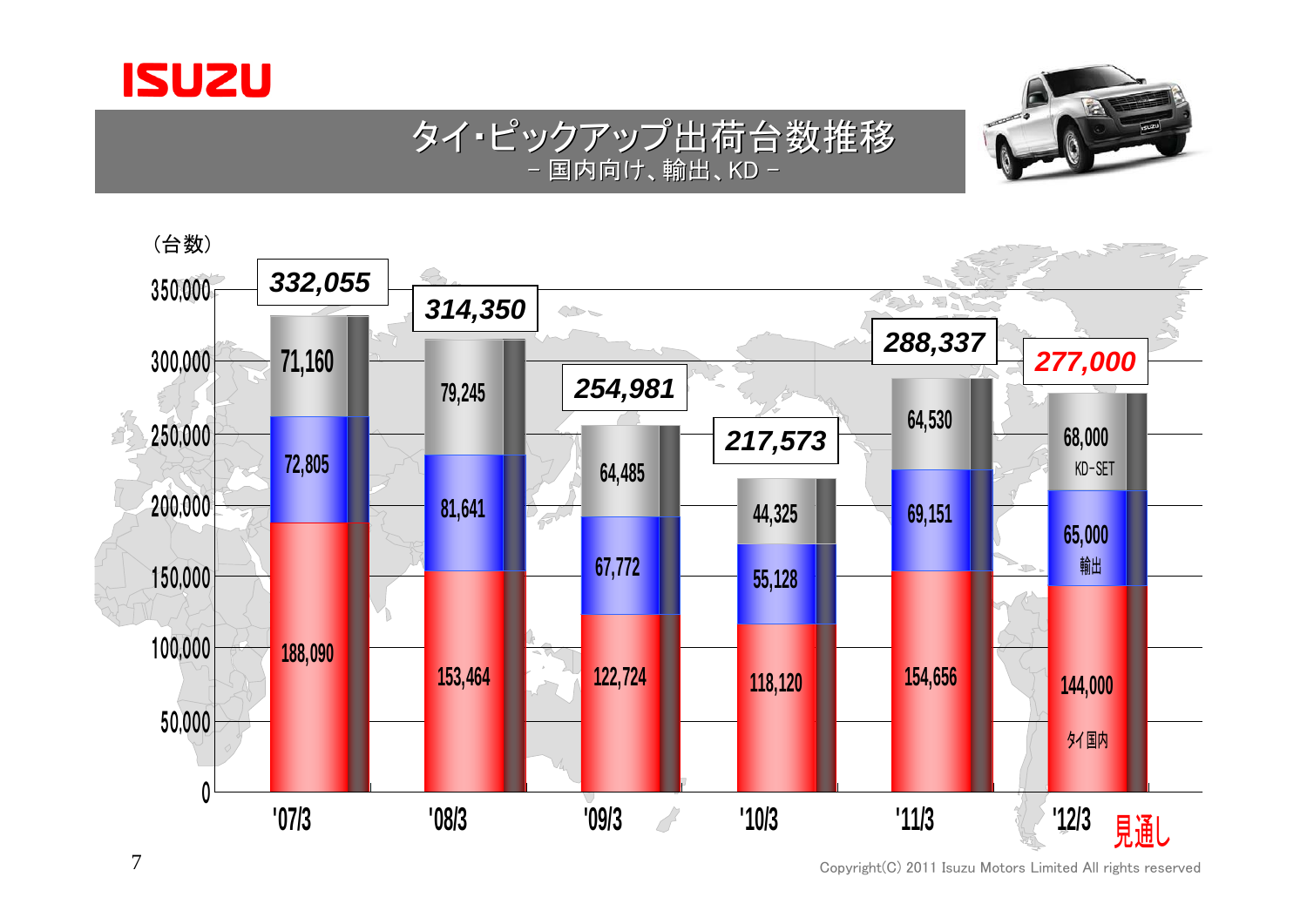

#### 産業用エンジン出荷推移 - 出荷台数:千台 -



Copyright(C) 2011 Isuzu Motors Limited All rights reserved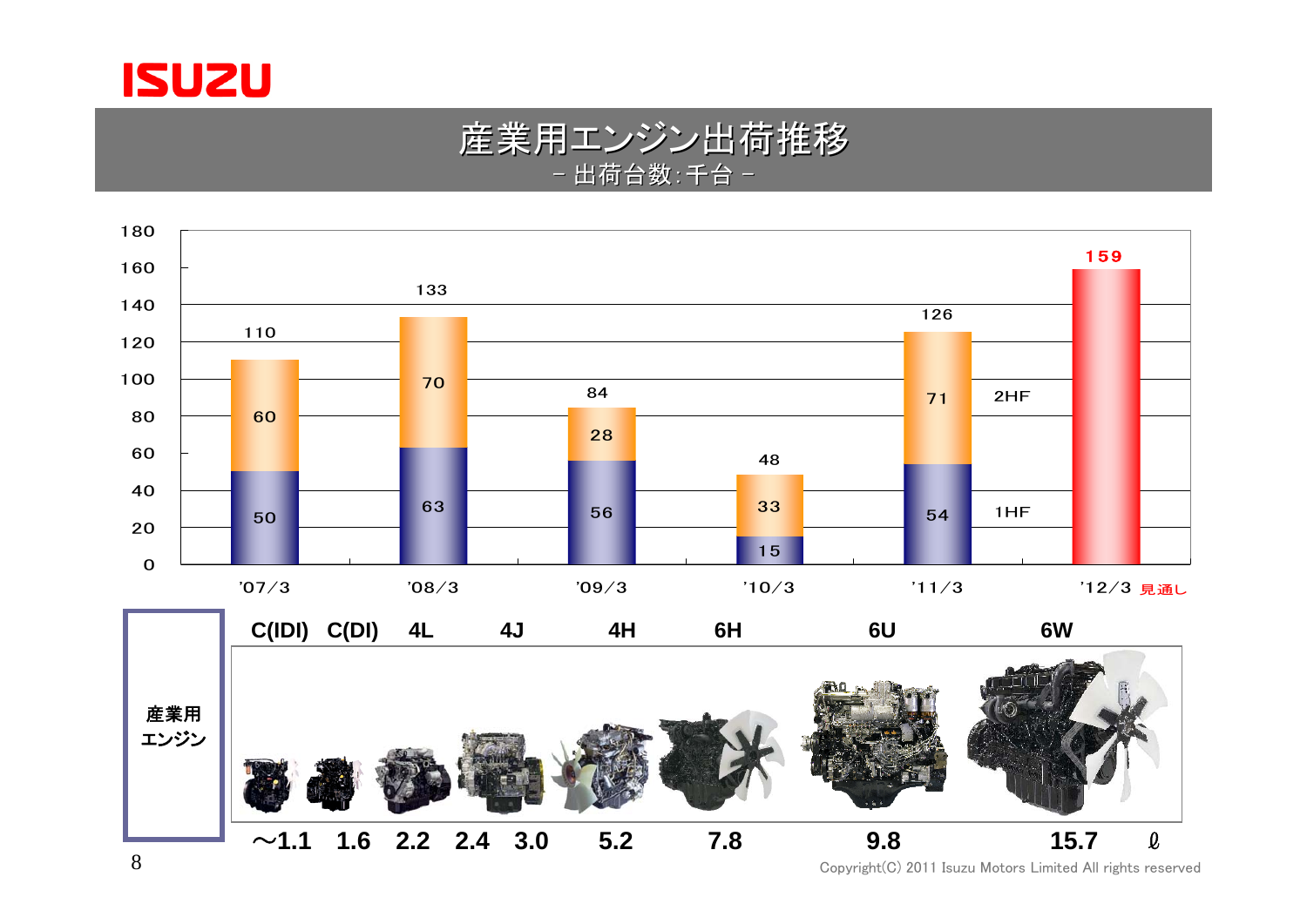

# Ⅱ. 2012年3月期業績予想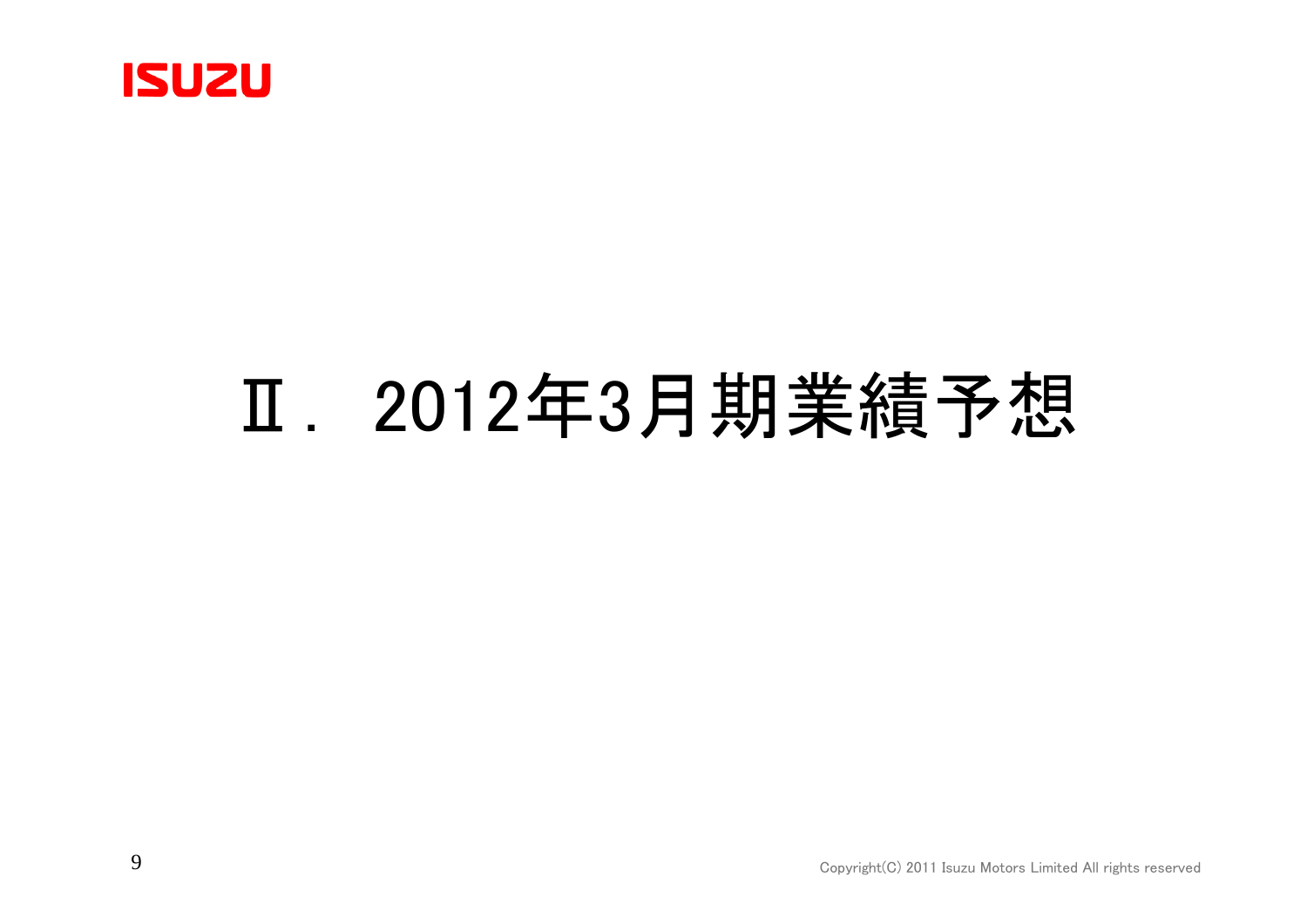

#### '12年3月期 業績予想(連結) - 前年同期比較 -

| (億円) | '12/3期<br>'11/3期 |        | 増減              |  |
|------|------------------|--------|-----------------|--|
| 売上高  | 14,800           | 14,155 | $+645$          |  |
| 営業利益 | 800              | 882    | $\triangle 82$  |  |
| 経常利益 | 800              | 913    | $\triangle$ 113 |  |
| 当期利益 | 650              | 516    | $+134$          |  |

※為替前提: '12年3月期= 80円/\$

'11年3月期= 85円/\$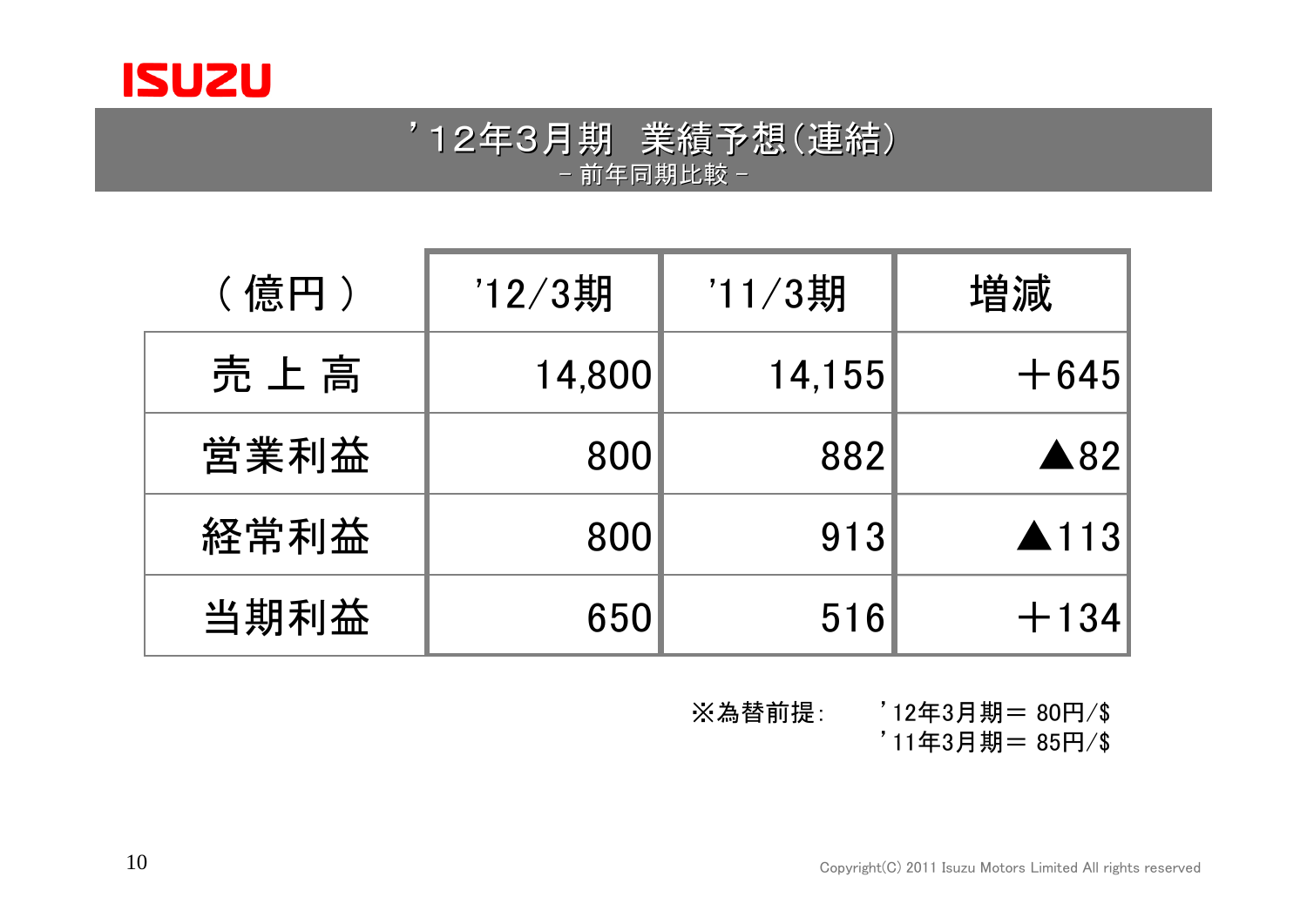

#### '12年3月期 業績予想(連結) - 前年同期比較 -

| 億円)  | $'11/3$ 期 |       |        | '12/3期 |       |        |                 |
|------|-----------|-------|--------|--------|-------|--------|-----------------|
|      | 1HF       | 2HF   | 通期     | 1HF    | 2HF   | 通期     | 増減              |
| 売上高  | 7,249     | 6,906 | 14,155 | 7,000  | 7,800 | 14,800 | $+645$          |
| 営業利益 | 468       | 414   | 882    | 300    | 500   | 800    | $\triangle 82$  |
| 経常利益 | 477       | 436   | 913    | 300    | 500   | 800    | $\triangle$ 113 |
| 当期利益 | 292       | 224   | 516    | 230    | 420   | 650    | $+134$          |

※為替前提: '12年3月期=80円/\$

'11年3月期=85円/\$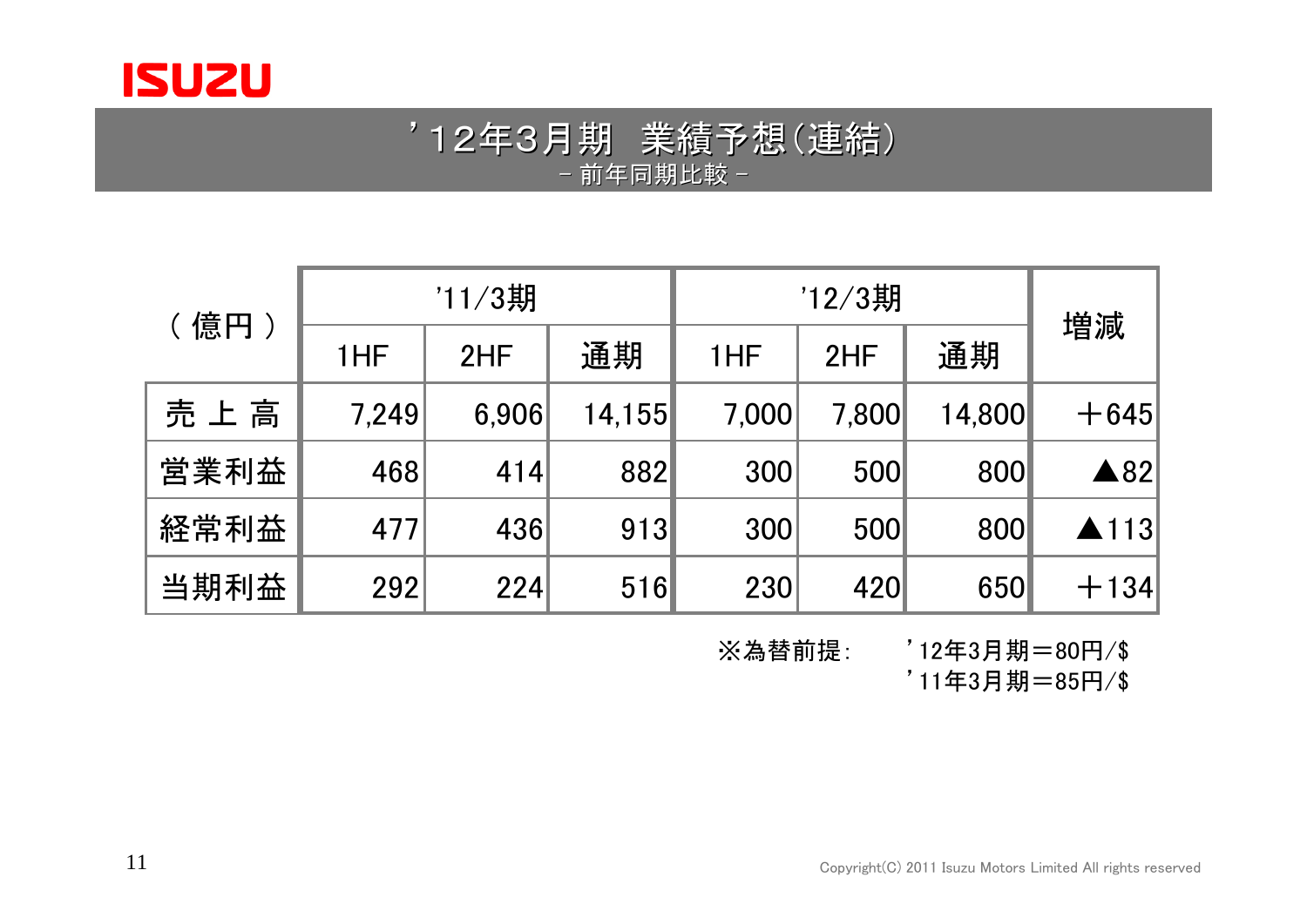

#### '12年3月期 連結営業利益見通し 増減分析 - 対前年同期比較(億円) -



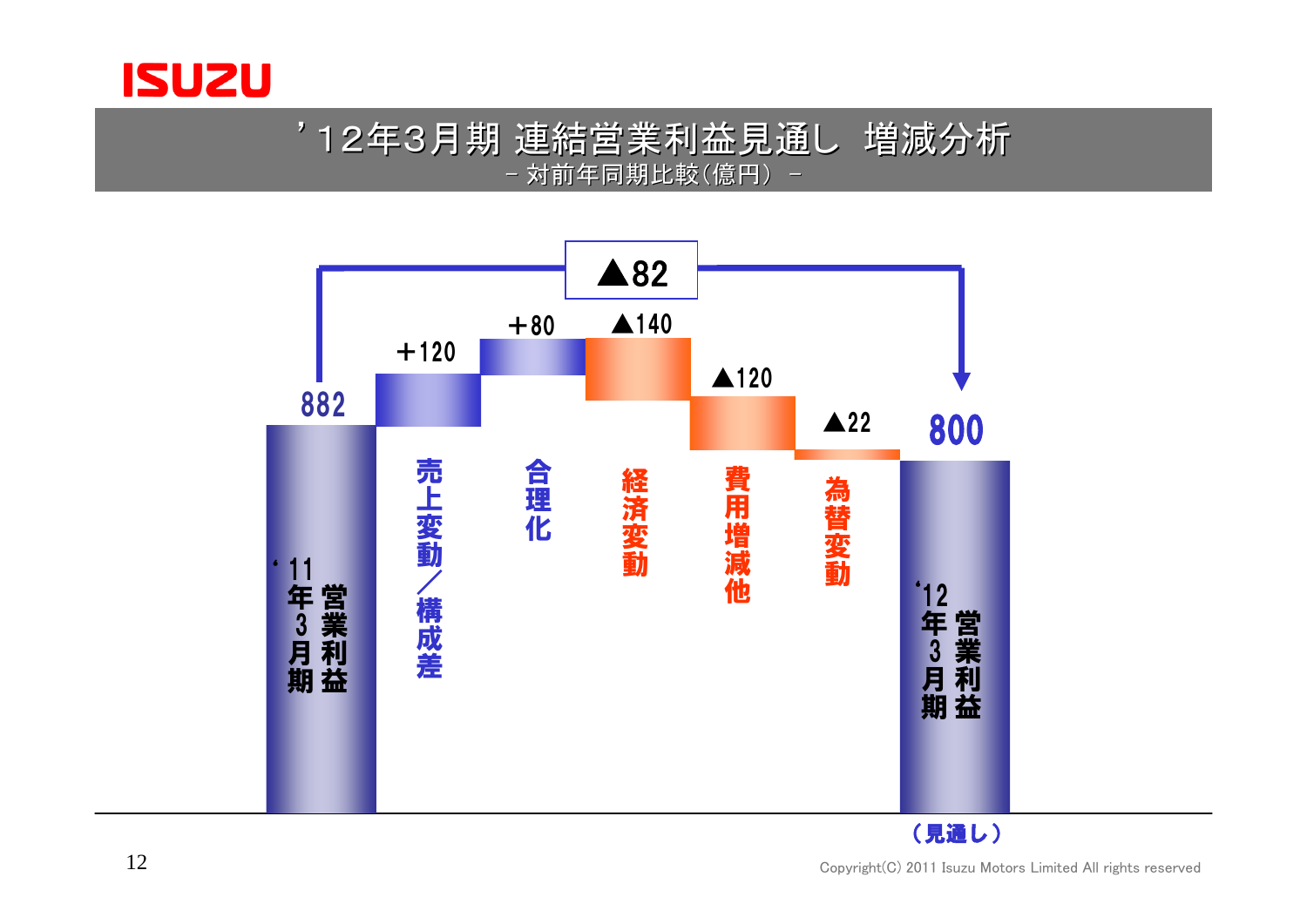

#### '12年3月期 業績予想(連結) - 経常/当期 利益分析 -

| (億円) | '12/3期 | '11/3期 | 増減              |
|------|--------|--------|-----------------|
| 売上高  | 14,800 | 14,155 | $+645$          |
| 営業利益 | 800    | 882    | $\triangle 82$  |
| 経常利益 | 800    | 913    | $\triangle$ 113 |
| 当期利益 | 650    | 516    | $+134$          |

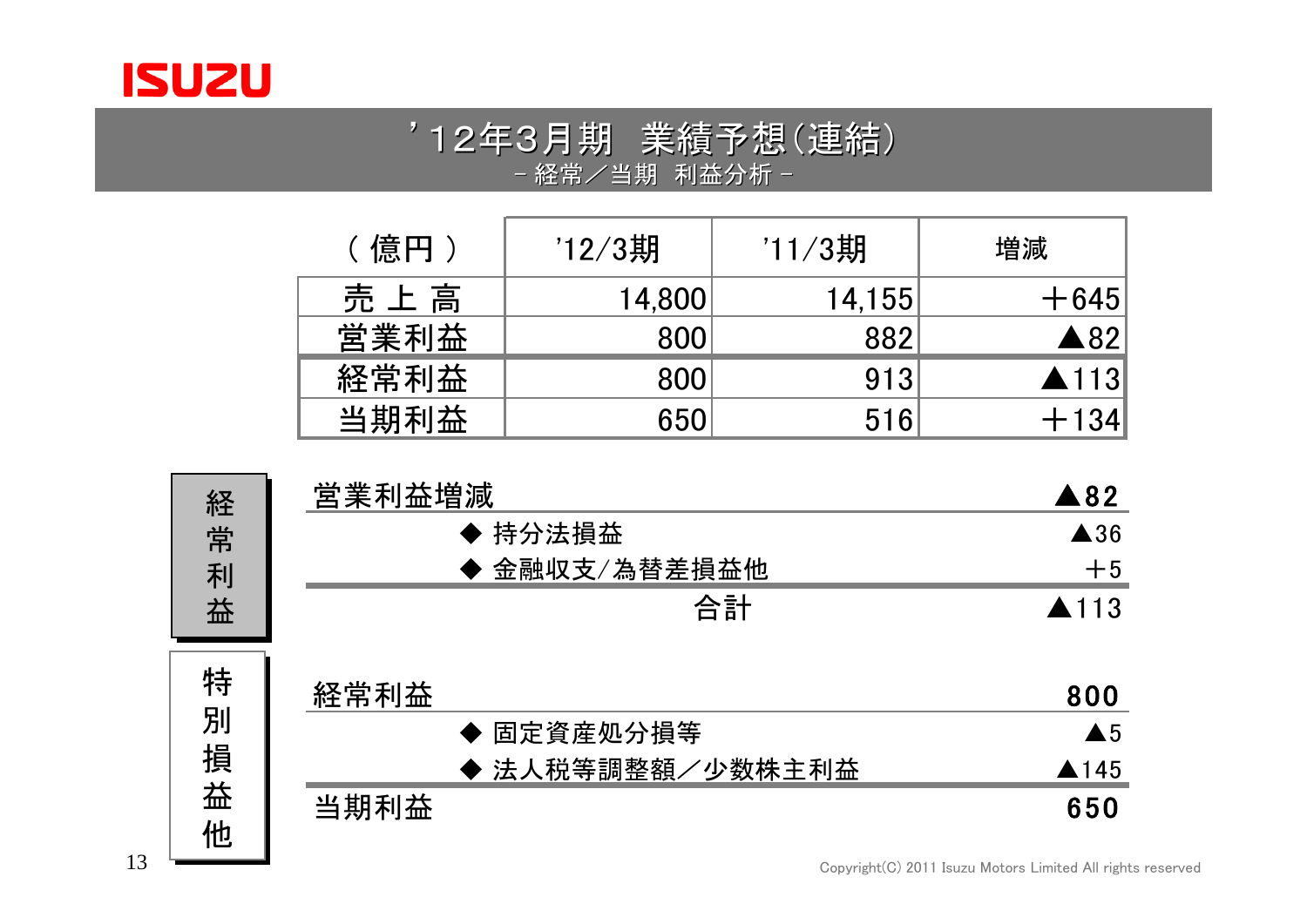